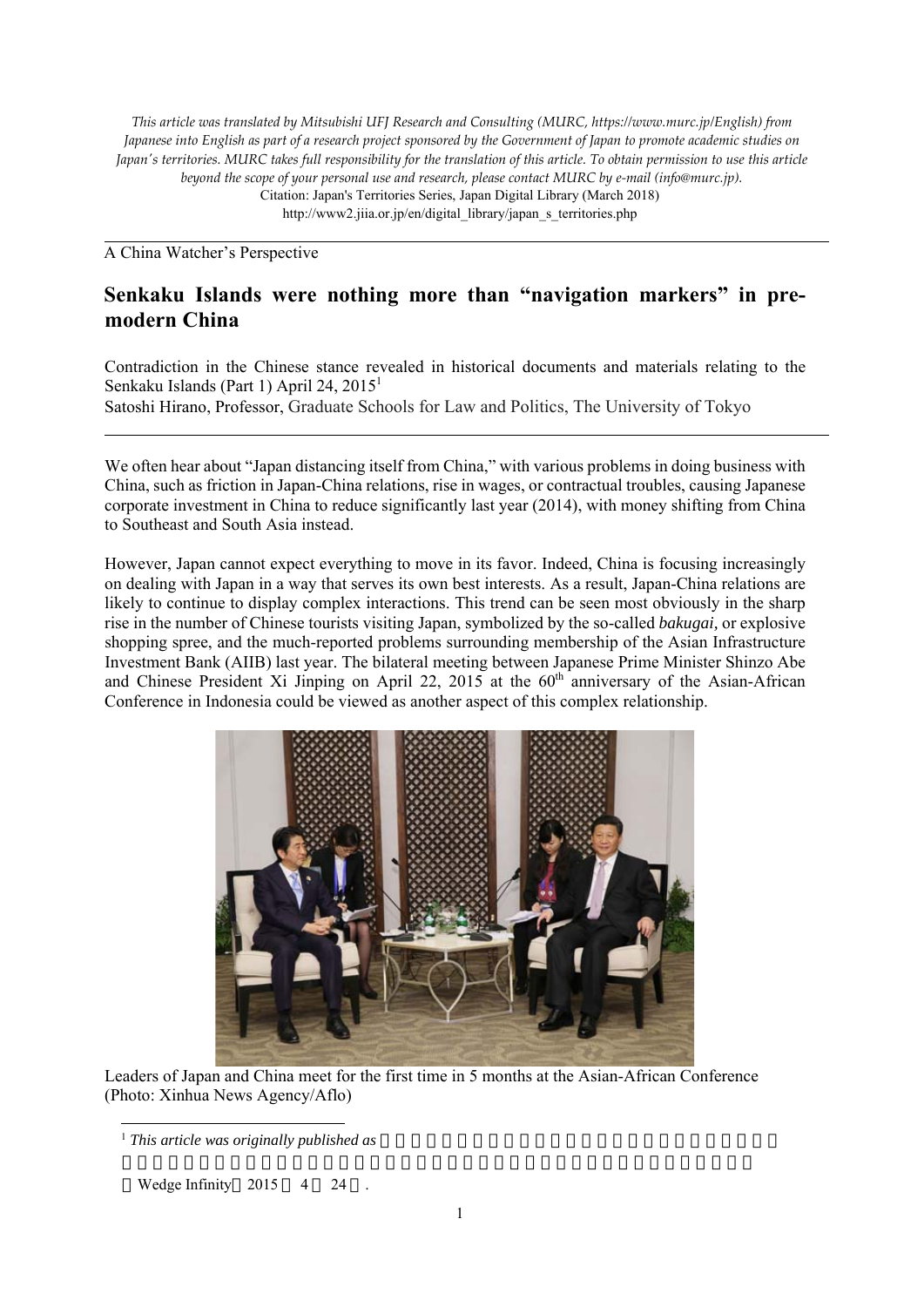## **China continues to insist "Chogyo Island (Uotsuri Island; China calls it Diaoyu Island) = Taiwan"**

While China ostensibly adopts a soft-track approach, it also continues to restrain Japan by persistently emphasizing its "victory in the war against fascism" 70 years after the end of the war.

China is expected to hold a military parade to coincide with the date of September 2 on which Japan signed the Instrument of Surrender of Japan on the USS Missouri (the actual parade might be scheduled for September 3). This is aimed at strengthening command of the Chinese Communist Party and nationalism, by "reconfirming the Chinese people's history of suffering and honorable victory as it looks to the future." While appealing for Japan to look at history straight on, China says this is not intended to show a hostile attitude towards Japan but to pioneer a future together.

However, whenever China talks about the "war on fascism," there is no doubt that the Senkaku Islands are always behind it.

China insists that because Japan unconditionally returned Taiwan to China upon its surrender, it should also instantly and unconditionally return "Chogyo Island which is part of Taiwan." China has insisted that the fact that Japan still hasn't returned the island is a sign that Japan does not recognize the result of World War II, the war against fascism, and is a country that does not follow the world order. Every time the Senkaku Islands are featured in the news, it is always accompanied with the formula showing that "Chogyo Island =Taiwan."

## **Disputing Japan's announcement on a map**

On March 16 this year, the Ministry of Foreign Affairs of Japan updated its PDF file "About the Senkaku Islands" on its official website. The map of the People's Republic of China issued in 1969 by the National Administration of Surveying and Mapping of the People's Republic of China displayed Fukken (Fujian) Province and Taiwan Province, and showed that China had continued to use the name Senkaku Islands until approximately 1970. China responded to this by repeating the same formula, "Chogyo Island =Taiwan."

The next day on March 17, Hong Lei, spokesperson for the Ministry of Foreign Affairs of the People's Republic of China said the following at the regular press conference (a full transcript of this is available on the Chinese Foreign Ministry website).

"The point that Chogyo Island and its surrounding islands are part of Chinese territory is an undisputable fact, and we have sufficient history and legal proof. It is impossible to overturn this historical fact even if some people waste a lot of time and effort to find a few maps. If necessary, we are quite prepared to find one hundred or one thousand maps which prove that Chogyo Island clearly belongs to China."

I think we should not stop China from trying to find such maps, if there exist any. Perhaps it was because they couldn't find one that the Chinese government repeated its usual formula the next day, stating that "Chogyo Island is part of Taiwan and so Japan should give that part of Taiwan back." China insists that, regardless of the point that they wrote the name "Senkaku Islands" on the map, the fact that they wrote the island even though they were beyond the regular space of the map in itself is proof of "sovereignty." Hong Lei went on to say:

"In order to show a complete picture of the jurisdiction of Fukken (Fujian) and Taiwan Provinces, we illustrated the northern part of Fujian Province, the southern part of Taiwan Province, and Chogyo Island and its surrounding seas as "extras" exceeding the width of a regular map. That in itself is ample and valid proof that Chogyo Island is part of China."

Then on April 8, another spokesperson for the Chinese Foreign Ministry, Hua Chunying, referring to Japan's policy of digitizing large volumes of documents and materials already collected by Japan to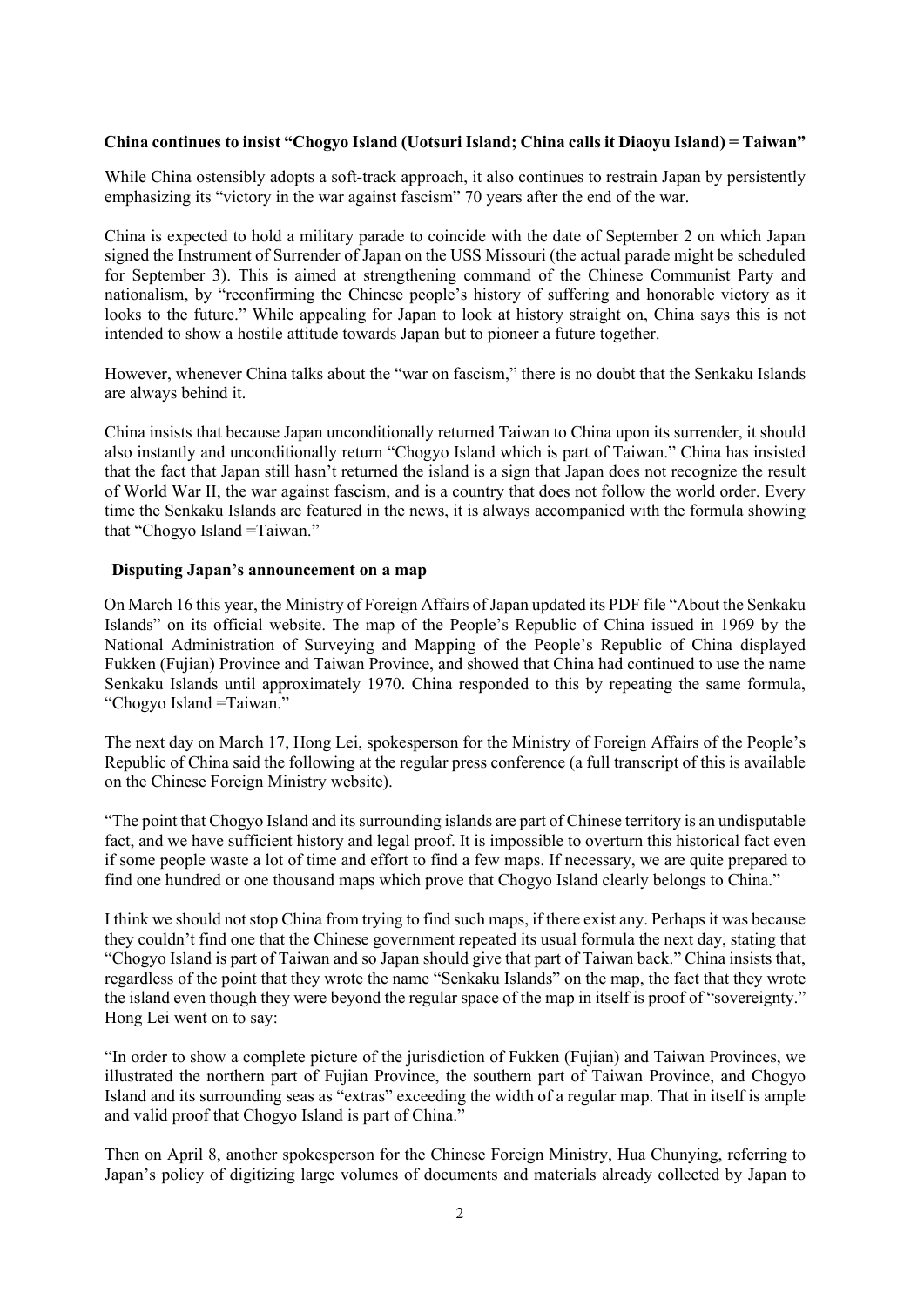create and publicize a database, made the following statement, while reinforcing what Hong Lei said above:

"Many maps at the time of the Ming and Qing Dynasties clearly have Chogyo Island on them, and the name Chogyo Island was widely used on Western maps prior to the Sino-Japanese War. However hard Japan tries to find a few documents, make fragmentary judgements and try to disrupt history, you cannot change the fact that Chogyo Island is part of China. Recently, Japan greatly manipulated a text concerning a 1969 Chinese map, but conversely this only served to firmly prove that Chogyo Island is part of China. I would ask Japan to wake up and take much greater care when it publishes documents. It should not do such superficial and clumsy thing."

If you look at the 1969 map carefully, just as China says, the Senkaku Islands are shown well beyond the regular width of the map as the islands far offshore from Fukken (Fujian).

However, if "China did assert sovereignty over Chogyo Island from the Ming and Qing Dynasties," if "the West did know the island name broadly as Chogyo Island" and if "Chogyo Island was part of Taiwan," then why did they not write "Chogyo Island" on the map in the first place? The National Administration of Surveying and Mapping is after all the *National Administration*, so they would have been representing the will of the state of China when they wrote "Senkaku Islands" on the map.

Modern international law judges that China also consistently recognized Japan's "Senkaku Islands." As long as China and Japan operate as sovereign nations under modern international law, China should abide by the logic of that law.

#### **China's doubtful claims that the Senkaku Islands are "within China's realm of coastal defense" and "is part of Taiwan"**

So just what is "the reasonable foundation based on International jurisprudence" on which China insists? Soon after the Yoshihiko Noda administration acquired ownership of the Senkaku Islands, China issued a "Chogyo Island White Paper" stating conditions prior to Japan's occupation of Taiwan at the Sino-Japanese War (in short, the situation that Chogyo Island was used and managed as part of Taiwan). Those conditions are outlined below (The Foreign Ministry of Taiwan = Republic of China explains substantially the same way. If you are interested, you can watch the YouTube video in Japanese on its official website.)

\*There are many notations and written documents of "Chogyo Island" on Ming and Qing maps proving that China was the first to discover and use "Chogyo Island."

\*In the written records of Chinese official envoys (Sakuho-shi) sent to acknowledge Ryukyu as its tributary state, the territorial border was "Kokusuiko (Heishuigou; black water ditch)" (Ryukyu Trough) on the west of Kume Island, and the "Kokusui (Heishui; black water)" to the east and "Sosui (Cangshui; deep blue water)" to the west were recognized as being different sea areas. Heishuigou is the border for China, and Chogyo Island which is inside it is part of China.

\*Map notations from the Ming and Qing Dynasties onwards show that Chogyo Island is within the scope of China's coastal defense.

\*In particular, Chogyo Island was part of Taiwan. *Nihon Ikkan* (*Riben Yijian*) (1556), written by Zheng Shun'gong who visited Japan, described Chogyo-Sho (Chogyo Island) as part of "Shoutou (Xiaodong)" (Taiwan). In Shihei Hayashi's *Sangoku tsuran zusetsu* (An Illustrated Description of Three Countries), Chogyo Island is colored the same color as China, not Ryukyu.

\*The island appears as "Chogyo-Sho" on some Western maps.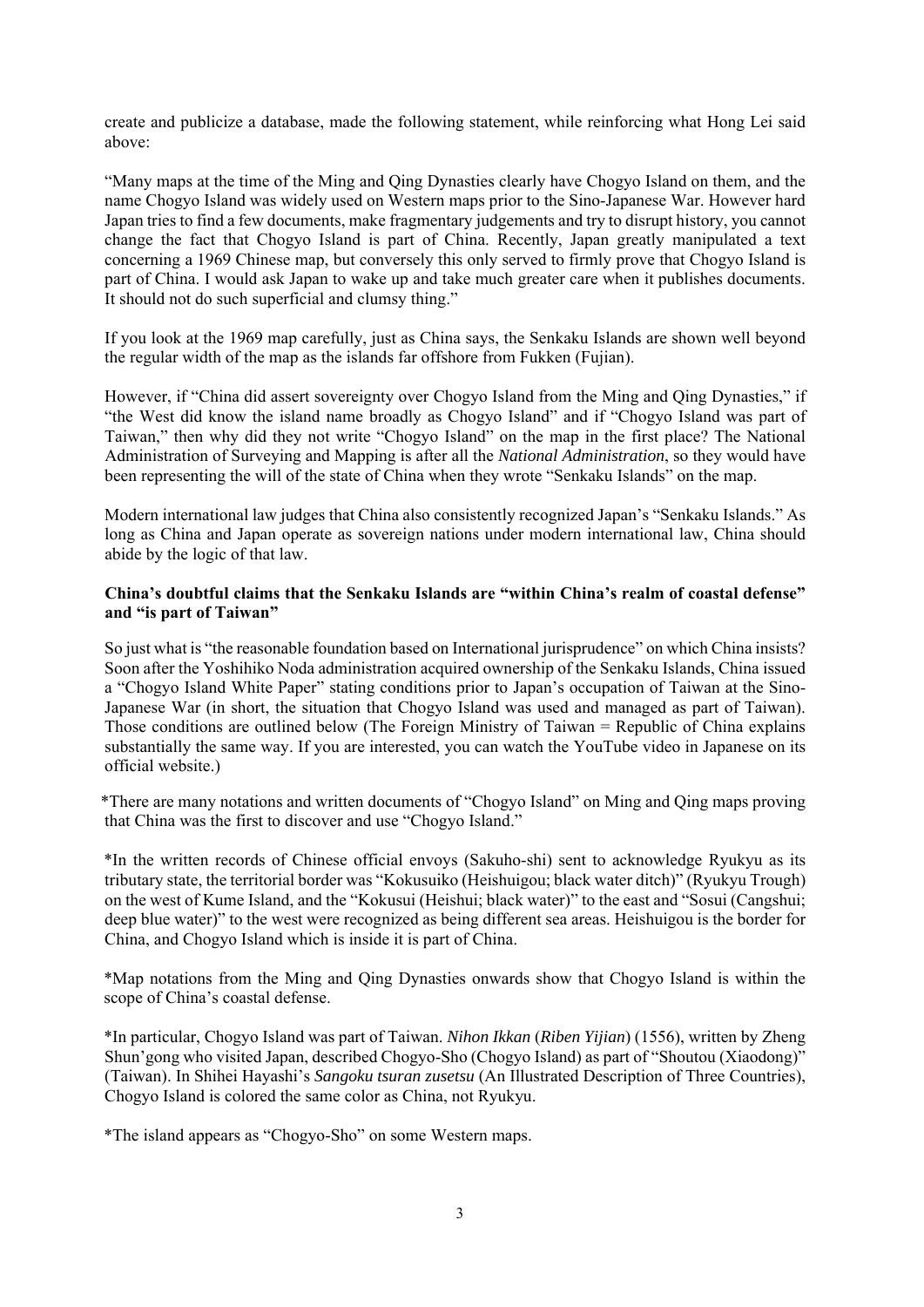The following research explores in depth whether these claims are correct or not and whether they fit the historical context.

\*Vast amounts of full translation and analysis of the records of the Ming and Qing Dynasties' official envoys (Sakuho-shi) to Ryukyu by Nobuo Harada (A handy conclusion of which can be found in *Senkaku Shotou*—*Sakuhou-ryukyushi-roku wo yomu* (The Senkaku Islands: Read the Ryukyu envoy records) published by Yoju Shorin (2006)).

\*Detailed investigations by Nozomu Ishii based on a compilation of Chinese classical documents and various pre-modern and modern documents (see Nozomu Ishii's *Senkaku Hanbaku Manual: 100-dai* (Senkaku Refutation Manual: 100 Materials) published by Shukosha (2014)).

Having perused the works of Harada and Ishii, as well as some of the documents and materials cited by the Chinese side, I can highlight the following points as problems of the historical documents and materials referring to the Senkaku Islands and China's claims.

\*The place name "Chogyo-Sho" does appear in Chinese documentation. It is noted as being a small island far out at sea in Ming and Qing coastal defense papers. It is also mentioned, along with a map, in compass operation orientation between Fukushu (Fuzhou) and Naha.

\*However, these references only illustrate "knowledge" of the name. The Ming and Qing Dynasties didn't possess the skills to conduct distant voyages beyond the raging waves of the East China Sea, so they relied on proficient crews dispatched by Ryukyu to conduct ocean voyages. Therefore, even if the name of island was recorded, it was the Ryukyu people who utilized the island.

\*The feeling that the color of the sea is connected to one's homeland is commonplace. However, making a fluid junction between two sea currents a national border is a different matter. It is hard to assert a stable recognition of that border, and some historical documents and records assert that the "Black Water Ditch" doesn't even exist, such as Qing Dynasty records from official envoy (Sakuho-shi) Li Dingyuan. The maps used for compass orientation only show a row of islands in the sea, and do not draw a clear national border line.

\*In the Ming era, "Kelung (Keeling) Island", in other words Taiwan, depicted in the same row of islands as "Chogyo-Sho," was not under the control of the Ming Dynasty in the first place.

\*The recognition that "Chogyo-Sho = Shoutou (Xiaodong)" in Zheng Shun'gong's *Nihon Ikkan* (*Riben Yijian*) was not handed down to posterity.

\*Sometime after the start of the Qing Dynasty, the western part of Taiwan eventually came under the Qing control. However, up until the 1870s, Taiwan's northern boundary was officially labeled as Jilong = Keelung and its environs, in an official geography book. The eastern region heading south from present-day Yilan (Hualien (Hualian in pinyin) and Taitung (Taidong in pinyin) Counties) was run by "Seiban (*sheng ban*; indigenous people)" and was not under Qing control. (That is precisely why Japan dispatched troops to Taiwan in 1874 while the Oing Dynasty funded the operation.)

Based on these historical documents, the focus point is whether the Ming and Qing Dynasties really did operate Chogyo-Sho within its "scope of coastal defense" and as "part of Taiwan."

## **Recognition as"the island of navigation markers"**

It is hard to consider China's insistence on these points has been thoroughly investigated.

China cites the Ming period *Bubishi* (*Wubei Zhi*), a comprehensive military book by Mao Yuanyi (1621) as prepotent evidence for its claim to Senkaku. However, if you peruse that book carefully, from the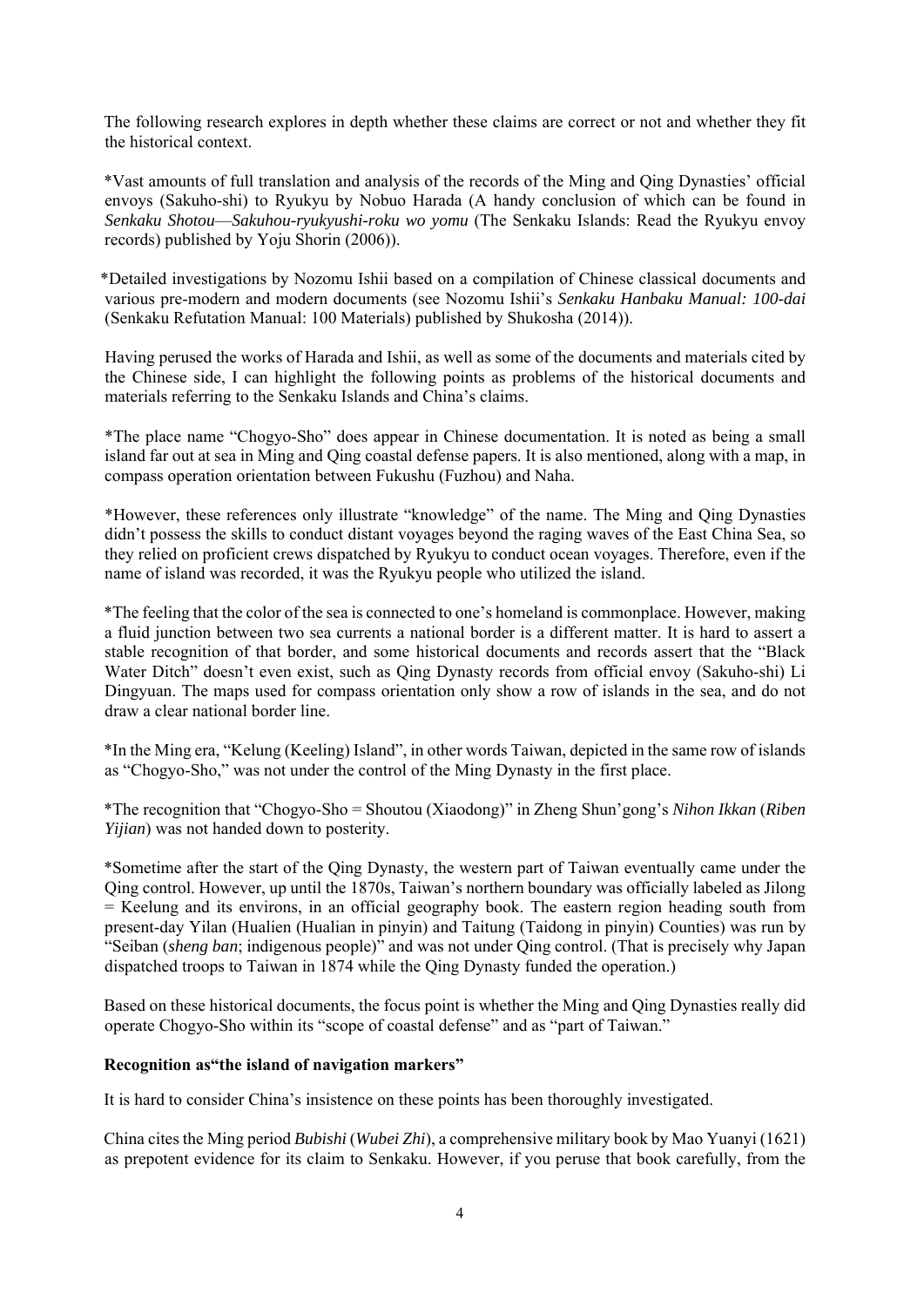whole gist of the argument, which is not limited to proper nouns, the contemporary territory of "Chogyo-Sho," domain recognition and coastal defense methodology will come to the surface.

The *Wubei Zhi*'s first section on Coastal Defense tells us that Chenqian (the small islands of Sekkou (Zhejiang) just south of Shanghai) is the boundary between mountains and sea, in other words, the borderline. The seas beyond that were infested by Wako pirates (mainly groups of Japanese armed traders), so the Ming Dynasty made a resolute commitment to defend Chenqian (against the Wako pirates) as its strategic frontline. To defend further offshore did not only pose too great a risk of troops being sacrificed in sudden shallows, but also required too much effort, given the fact that the open waters were infested by Wako pirates, so the Ming Dynasty encouraged to concentrate instead on attacking Wako pirates in waters near the mainland coast to prevent them from trying to land, recognizing this as a better strategy.

Based on this understanding, the scope of coastal defense was limited to the mainland coastal areas and small nearby islands within a stone's throw. More distant islands such as the Senkaku Islands were resting grounds for Wako pirates and were dangerous because they were surrounded by shallows and ineffective to defend. In this kind of world, it was considered better not to get involved.

As a result, the following factors all become clear:

\*The forts and sentinel posts depicted on coastal defense maps are all concentrated on the mainland coast, and there are none on offshore islands.

\*There are only vague expressions, statuses and relationships with offshore islands, such as "Chogyo-Sho" and "Kelung (Keelung) Island."

\*Originally, the Ming Dynasty was not powerful enough to extend its jurisdiction and uphold the claim: Taiwan = Kelung (Keelung) Island.

\*The Chinese official envoys (Sakuho-shi) did not have sufficient seafaring skills. As a result, Ryukyu people and Wako pirates freely roamed and dominated the East China Sea area, and they were the leading characters who enjoyed the most effective presence in the area.

Therefore, it is probably accurate to describe the Senkaku Islands, en route from Fukushu (Fuzhou) to Naha, as an ocean route marker that was used for compass orientation. As long as it was an uninhabited navigation marker, Ryukyu people probably felt they had come home when for the first time they saw Kume Island. Even with the geographical understanding of the Ming Dynasty, they would have known that their territory did not extend further than the islands just off the coast of Sekkoku (Zhejiang) and Fukken (Fujian). (If it had obviously extended further, they should have noted this earlier in *Ittoushi* (*Yitongzhi*; Records of the Unity), or other official records.)

It is clear that the Senkaku Islands were terra nullius in pre-modern times, and a grey zone without a clear borderline. (Go to Part 2)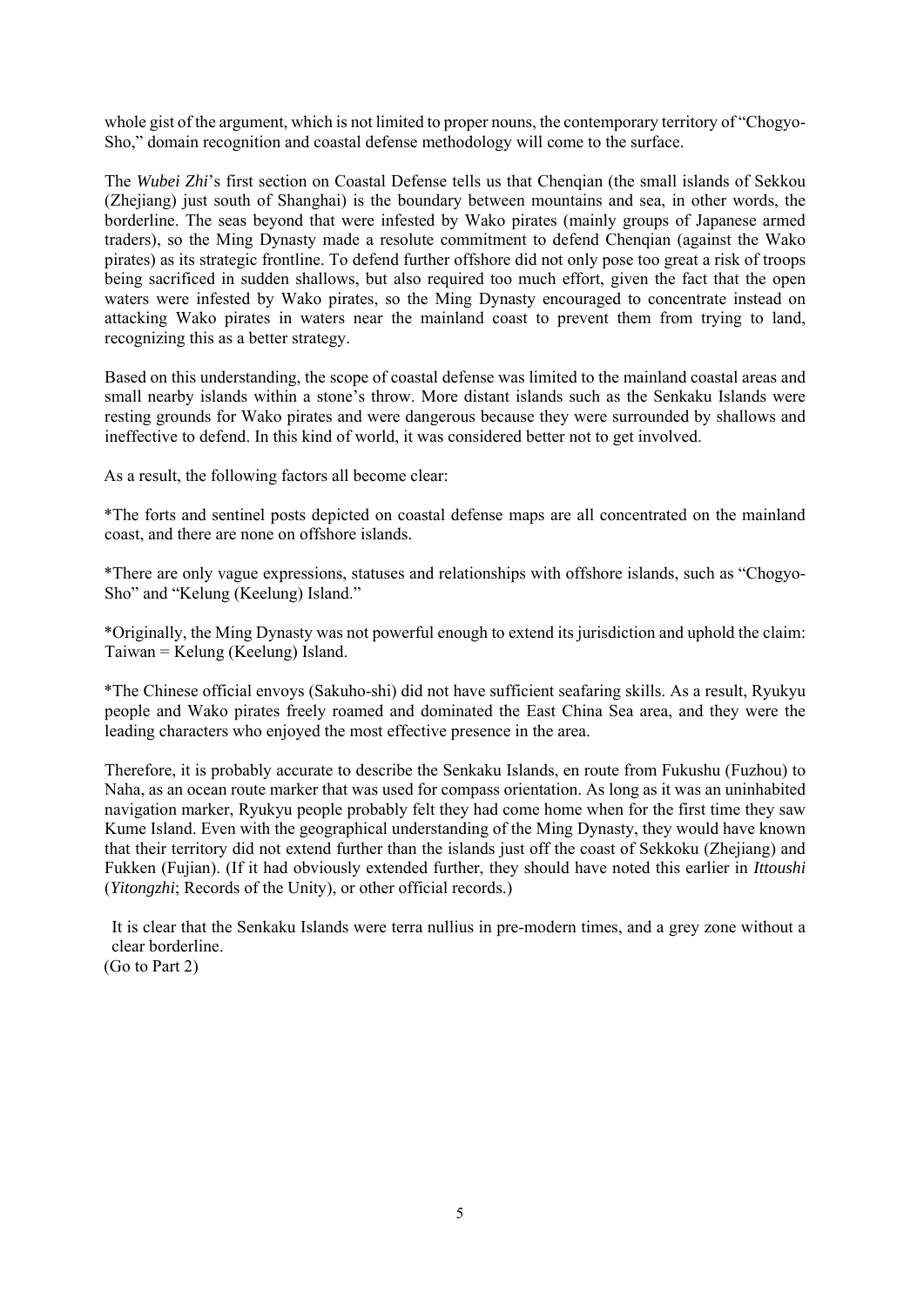## A China Watcher's Perspective

# **China unable and unwilling to accept the Senkaku Islands are not part of Taiwan**

Contradictions in China's stance revealed in historical documents and materials relating to the Senkaku Islands (Part 2) April 27, 2015 2

Satoshi Hirano, Professor, Graduate Schools for Law and Politics, The University of Tokyo

So how did "management and coastal defense of the Chogyo-Sho" change with the transition from the Ming to the Qing Dynasty? Qing continued to depend on Ryukyu people for navigation to the Ryukyus and while the Qing Dynasty overthrew surviving Ming retainer Zheng and brought western Taiwan under its control, eastern Taiwan was left for many years in the hands of Seiban (*sheng ban*; indigenous people) and was not directly managed. It is reasonable to think that the status of the Senkaku Islands as an ownerless navigation marker also remained in the Qing Dynasty.

#### **Senkaku Islands located far to the northeast of "Taiwan's northernmost border"**

Despite this, in its "Chogyo Island White Paper," China (and Taiwan on its official foreign ministry website) make the point that the Qing Dynasty was "controlling Chogyo-Sho," focusing on "Chogyodai (Daioyutai)" mentioned in the dynasty's book of regional records, *Taikai-Shisaroku* (*Taihai shichalu*, Huang Shujing, 1736). There is plenty of room for doubt regarding this assertion.

The second volume, Bubi (Wubei; on military defense) notes the northernmost border of Taiwan to be at Kelung (Keelung), and Tanshui (Danshui). It is clear from the text of the records of then local officials that the Senkaku Islands, which are located so far northeast of the above-mentioned northernmost border, were not historically considered as "part of Taiwan."

In addition, the book goes on to talk about coastal defense policy, saying that navy was not equipped to do battle on the open seas, so they would try to come into harbor areas to wage war, making the coastal areas the real battlefields. As with the Ming rulers before them, the Qing rulers recognized that the stage of coastal defense is along the coastline and in ports where people live. They were not considering crossing the raging waves to conquer distant uninhabited islands and bring them into the coastal defense area.

To make doubly sure, where the place name "Chogyo-dai" does appear in the book, it is in a text listing fishing and harbor ports and bays on a southern, anticlockwise route around the Taiwan Strait from Kaohsiung City and Fengshan. In this part, Bianliao and Jia-li-Tau (Jialu Village) appear after Fengshan. Anyone who is familiar with the geography of Taiwan would instantly recognize that this was describing a route around the southern part of Taiwan from today's Pingtung to Taitung (Taidong) County, and is unlikely to suddenly leap north of "the northernmost part of Taiwan," "Kelung (Keelung)."

In the middle of this list of place names, the texts wrote about the east area of the Bashi Channel separating the Philippines and Taiwan as being an "area with no fortress anymore, where only small fishing boats come and go." This would suggest that officials didn't have control over the area that is currently Taitung (Taidong) County and Hualien (Hualian) County. The listing ends by saying, "there is a vast ocean beyond the mountains and, to the north, a mountain called Chogyo-dai, which could berth 10 or more large ships, and you can go by cedarwood ship as far as Xuepolan in Tsongau.

<sup>&</sup>lt;sup>2</sup> This article was originally published as

Wedge Infinity 2015 4 27.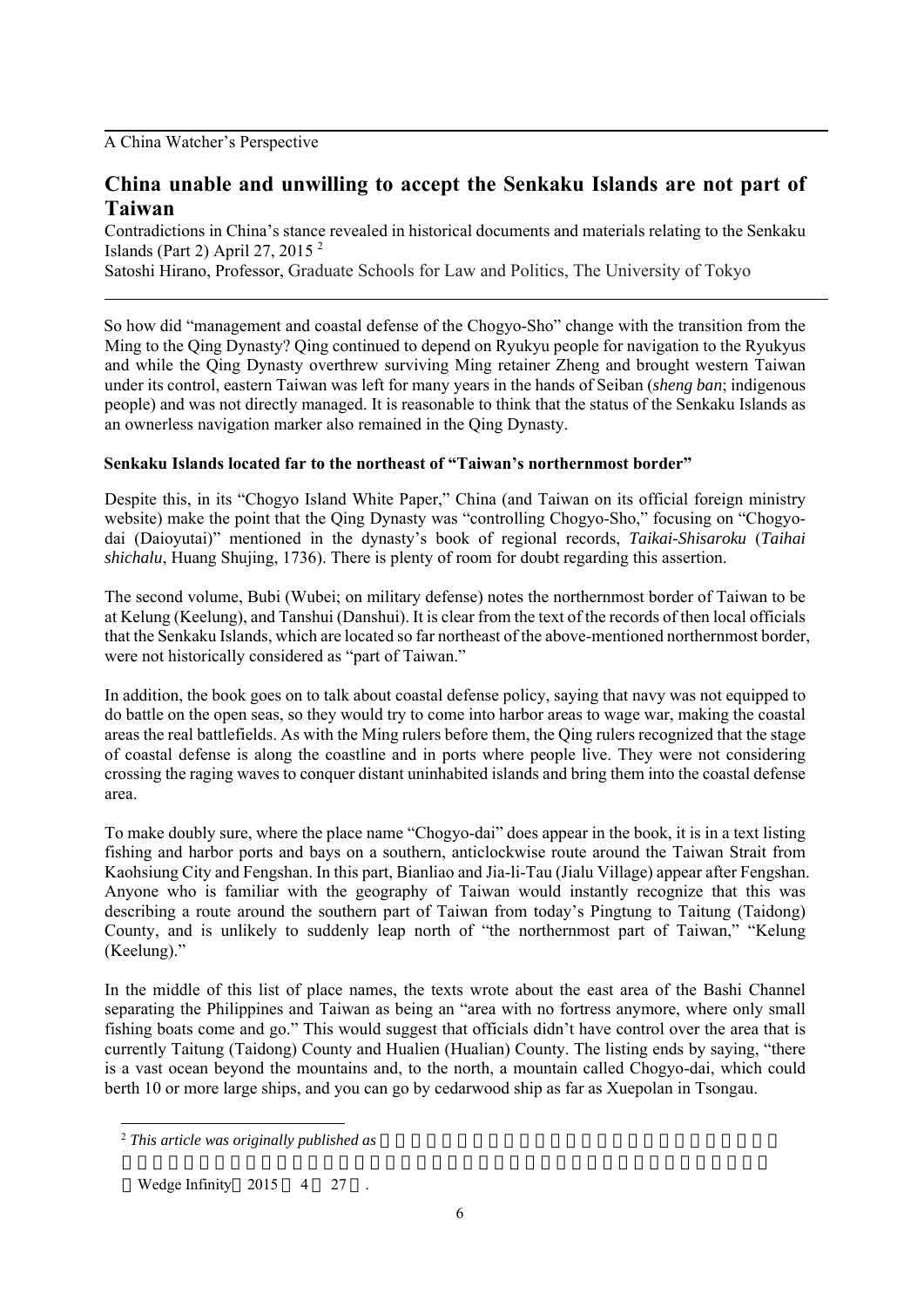Among these places, "Xuepolan in Tsongau" corresponds to the mouth of the Xiuguluan River near Jingpu in Hualien (Hualian) County (Reference: Zheng Hailin's "Study on Chogyo-dai and Xuepolan in Tsongau in Huang Shujing's Taihai shichalu," *Haixia Pinglun*, 269, May 2013). I happen to own a Taiwan road map entitled "Taiwan Gonglu Daren Ditu Daquan" (Taiwan Giant Public Road Map) published by Huwai zhenghuo Tushu (2007). Looking at that, you can see a small island called "Xibulan" near the mouth of the river. "Xuepolan" and "Xibulan" sound very similar. If you consider that these two places names could have derived from the Ami people and been given different Chinese characters when writing the name, then you understand that this record relates to a list of ports appearing in order as you head south, anticlockwise along the coast from Fengshan to Jingpu in Hualien (Hualian) County. Somewhere along the way they would probably have turned from the Bashi Channel into the Pacific and seen a natural small island port which they called "Chogyo-dai." Considering Taiwan's topography, you can probably tell that this is the current Chenggong in Taitung (Taidong) County. There is a scenic set of island reefs called "Sanxiantai," which would correspond exactly with Chogyo-dai.

Incidentally, the text of "The Chogyo-dai Islands are part of the Republic of China" on the official website of Taiwan=Ministry of Foreign Affairs of Taiwan refers to the "large ocean beyond the mountain with Chogyo-dai to the north." It interprets mountain to mean Taiwan, and understands the phrase to mean "in the ocean north of Taiwan." However, when you talk about "beyond the mountains" in Taiwan, it usually refers to today's Hualien (Hualian) and Taitung (Taidong) Counties, east of the tall mountain ranges that pierce central Taiwan. The reason for this is that, up until the 1870s, the Qing Dynasty was only able to control the Western half and the Northeast part of Taiwan. I wonder, is it only me who considers it natural to assume that the "vast ocean stretching out from here" would be the coast of Hualien (Hualian) and Taitung (Taidong) Counties?

If the book was really referring to the Senkaku Islands, then, provided that Chogyo-Sho appears on the left of Kelung (Keelung) Sho=Taiwan, when seen from the mainland, from as early as the Ming period, surely it would be more natural for it to appear after the place names in Northeast Taiwan (today's Yilan County). However, that is not written in the book, and, as I mentioned earlier, the book states that Taiwan's northernmost part is today's Keelung.

#### **"Chogyo-dai" is a common place name**

So, let's look at some of the historical documents that refer to today's Yilan County. Another document that China cites as "proof that Chinese officials in Taiwan controlled Chogyo Island" is *Jusan Fukken tuushi* (*Chongzuan Fujian Tongzhi*; Multiple Fujian Annales) (1871) which lists Chogyo-dai as a place name of the Kebalan (Kabalan) administrative office, the former Yilan County.

First, the northernmost tip of Kebalan was Sandiao, which is Sandiaojiao Cape near today's Fulong town in Xinbei City. You can see that there is no mention at this moment of Chogyo-Sho far away from the northeast of Keelung. Moving south from Sandiaojiao, we see an order of place names starting with Wushigang, Guiyu (Guishan Island), Wuweicheng (Yilan), and Suao. Beyond that, we see the same reference as in *Taikai-Shisaroku* (*Taihai shichalu*), "There is a vast ocean beyond the mountains and to the north is Chogyo-dai, a port so deep that it could berth a thousand large ships. Then you can proceed by cedarwood ship to Xuepolan in Tsongao." The Qing's control at the time only extended as far south as Suao on the east coast of Taiwan. Hualien (Hualian) and Taitung (Taidong) Counties to the south were said to be the lands of the Seiban (*sheng ban*; indigenous people).

Accordingly, the "Chogyo-dai" referred to here would be a place name that appeared on the way south from Suao. It is hard to believe that, just after referring to the Senkaku Islands, which are far out to sea in a northeasterly direction, the records would jump back to the southbound journey towards Jingpu in Hualien (Hualian) County. Therefore, the "Chogyo-dai" mentioned here probably refers to Hualien (Hualian), because you would not say that the Senkaku Islands have deep ports. It is also possible that there is a misprint in the text, confusing 10 and 1,000, in which case it could mean today's Chenggong township that can berth that many ships in the port. It is also possible that, for areas that were not under